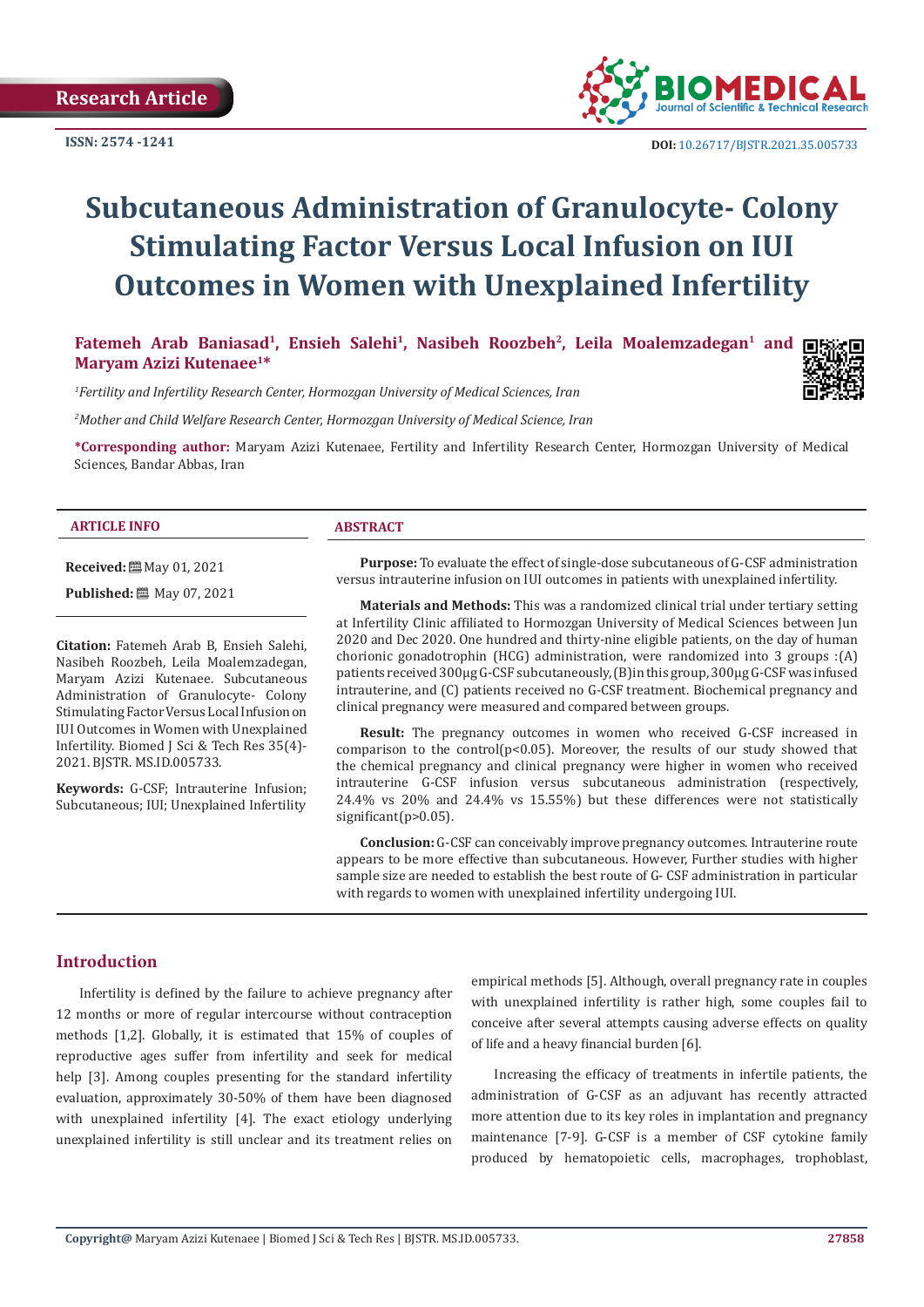and NK cells [10]. G-CSF and its receptors are also expressed in reproductive tract, especially in follicular cells and at the maternalfetal interface during the time of implantation and early pregnancy [11]. This cytokine and other members of the CSF family are involved in preparing a local immune environment for a successful implantation. Further, G-CSF is associated with dendritic cell maturation, blastomere viability, and Th-2 cytokine secretion. Finally, G-CSF plays an important role in tolerance maintenance at the utero-placental interface through regulatory T cell activation [11,10].

Based on the evidence that G-CSF contributed to implantation, several authors demonstrated that administration of G-CSF before implantation increased the IVF success, implantation, and pregnancy rate in women with unexplained recurrent miscarriage or implantation failure [7,9,12]. while, other studies did not find an improvement in implantation rate, or clinical pregnancy rate after ART with G-CSF administration [13,14]. However, large, randomized, controlled trials will help to overcome the discrepancies of G-CSF efficacy in infertile patients. The administration of G-CSF in patients with unexplained infertility undergoing IUI is less common and less extensively documented in literature. In addition, systemic administration of G-CSF is thought to be more effective than intrauterine infusion [13]. We conducted this investigation on patients with unexplained infertility to examine the efficacy of subcutaneous G-CSF administration versus local infusion on IUI success, biochemical, and clinical pregnancy rates.

# **Materials and Methods**

This prospective randomized clinical trial study (IRCT20200303046688N1) was approved by the Ethics Committee of Hormozgan University of Medical Sciences (IR.HUMS. REC.1398.443) and carried out in compliance with the Helsinki Declaration. In addition, signed informed consent was obtained from all patients prior to participation. The study was conducted on 200 patients aged ≤ 38-year candidates for IUI due to unexplained infertility (consistent with the World Health Organization criteria) at Hormozgan university infertility center, between Jun 2020 and Dec 2020. All patients with hCG day endometrial thickness <7 mm, known causes of infertility, congenital or acquired uterine anomaly including polyp, myoma, intrauterine adhesions, presence of contraindications for G-CSF treatment (sickle cell disease, chronic neutropenia, renal insufficiency, present malignancy, pneumonia), and abnormal semen parameters were excluded from the study.

Approximately 12 h before hCG administration, all patients who met the inclusion criteria of the study were randomly divided into 3 groups: A (n= 47); 300µg G-CSF (0.5ml) (Neupogen, Roche) subcutaneously administrated, B (n=47);300µg G-CSF was administered into the fundus of the uterus using an IUI catheter, and C(n=45); the cycle were continued without G-CSF infusion. Randomization was done by a computer-generated randomization block table. Controlled ovarian stimulation was performed with combination of letrozole and rFSH (Gonal-f; Merck Serono). Briefly, all recruited patients received letrozole (Iran hormone, Tehran, Iran) at a dose of 2.5 mg twice a day for 5 days from day 3 of menses. Intramuscular injection of Gonal-f 150 IU was done every day starting from day 8.

 When there was at least one follicle ≥18 mm (average of diameter measured in three dimensions), 5000 IU hCG (Ovitrelle, Merck Serono) was injected subcutaneously to trigger ovulation. 36h later, IUI was performed, and all patients received luteal phase support as 90mg/day of Crinone gel (Merck Serono, UK) starting on the day of IUI. Biochemical pregnancy was evaluated two weeks later, and clinical pregnancy was defined as the presence of a gestational sac on ultrasound performed 5 weeks after hCG injection. Statistical analysis was performed using the SPSS, V.16 (SPSS Inc., Chicago, IL, US). The distribution of data was analyzed by Kolmogorov-Smirnov test. Data were expressed as mean ± standard deviation (SD) and percentage. Continuous and categorical variables were compared between groups by one-way analysis of variance (ANOVA) and the chi-square test. p values <0.05 were considered to be statistically significant.

## **Result**

The Consolidated Standards of Reporting Trials (CONSORT) diagram of the participants was shown in Figure 1. In total, 200 women with unexplained infertility were evaluated for participation in this study. Of these, 61 patients were excluded because of non-eligibility for entering the study. The eligible women (139 patients) were randomly assigned to three groups including: subcutaneously G-CSF administration group (A, n=47), intrauterine G-CSF infusion (B, n=47), and control group (C, n=45). Two women from B group refused to receive allocated intervention due to personal reasons and two women in A group did not inform the pregnancy tests. Finally, the cycle outcomes of 135 patients in three groups were compared. The demographic characteristics are presented in Table 1. There were no significant differences among study groups regarding age, BMI, FSH, TSH, PRL, and number of follicles (p>0.05). The biochemical pregnancy and clinical pregnancy were significantly different among group (p=0.048, p= 0.044, respectively) (Table 2).

In addition, Table 3 compares the pregnancy outcome of the two groups to whom G-CSF was administered as local infusion or subcutaneous injection. The chemical pregnancy rate was apparently higher in group with local infusion than subcutaneous group  $(24.4\% \text{ vs } 20\% \text{, } p=0.460)$ . The clinical pregnancy rate was also higher in the group with local infusion than subcutaneous group (24.4% vs 15.55%, p=0.322) but these differences were not statistically significant(p>0.05).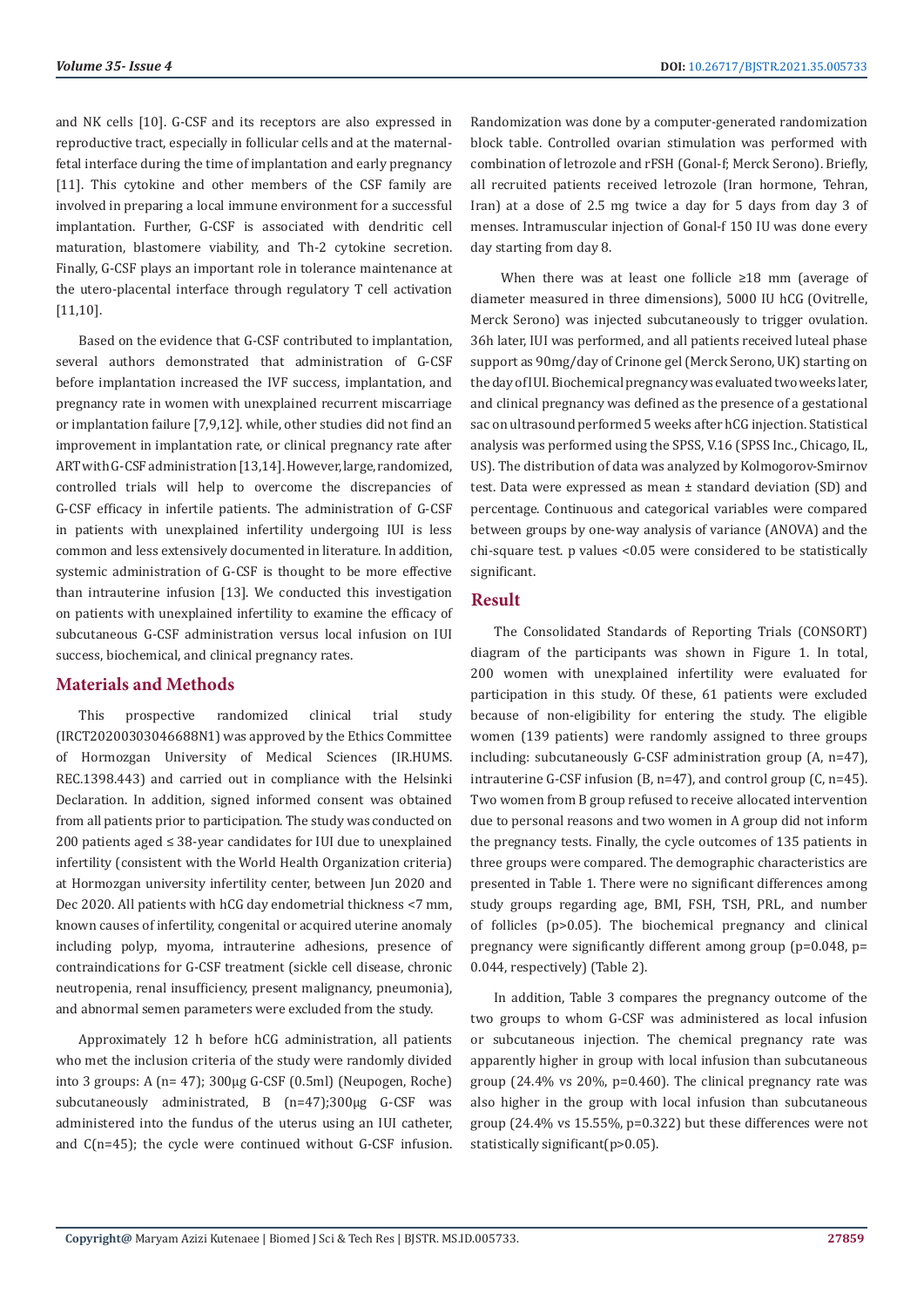

**Figure 1:** The study flowchart.

|  | Table 1: Comparison of demographic data between groups. |  |
|--|---------------------------------------------------------|--|
|  |                                                         |  |

| <b>Variables</b>    | Group A (SC)<br><b>Administration</b> ) | Group B (IU<br><b>Administration</b> ) | Group C (Without G-CSF) | p Value |
|---------------------|-----------------------------------------|----------------------------------------|-------------------------|---------|
| Age(years)          | $27.96 \pm 4.46$                        | $28.42 \pm 5.63$                       | 26.96±4.33              | 0.505   |
| $BMI$ (kg/m2)       | $23.6 \pm 1.66$                         | $22.68 \pm 2.69$                       | $22.87 \pm 1.52$        | 0.433   |
| FSH (mIU/ml)        | $5.34 \pm 2.18$                         | $4.91 \pm 2.99$                        | $4.81 \pm 1.95$         | 0.692   |
| $PRL$ (ng/ml)       | 133.53±179.57                           | $82.61 \pm 111.50$                     | 126.12±128.75           | 0.429   |
| TSH (mIU/ml)        | $2.28 \pm 1.15$                         | $2.51 \pm 0.84$                        | $2.69 \pm 1.18$         | 0.383   |
| Number of follicles | $2.12 \pm 0.93$                         | $1.82 \pm 0.98$                        | $1.83 \pm 0.83$         | 0.413   |

**Table 2:** Comparison of reproductive outcomes between groups after intervention.

| <b>Variables</b>      | Group A (SC<br><b>Administration</b> ) | Group B (IU<br><b>Administration</b> | <b>Group C (Without G-CSF)</b> | P Value  |
|-----------------------|----------------------------------------|--------------------------------------|--------------------------------|----------|
| Biochemical pregnancy | $9(20\%)$                              | 11 (24.4%)                           | $6(13.3\%)$                    | $0.048*$ |
| Clinical pregnancy    | 7 (15.55%)                             | $11(24.4\%)$                         | $3(6.66\%)$                    | $0.044*$ |

Note: Data are presented as n (%). IU: Intrauterine, SC: Subcutaneous; \*Significance values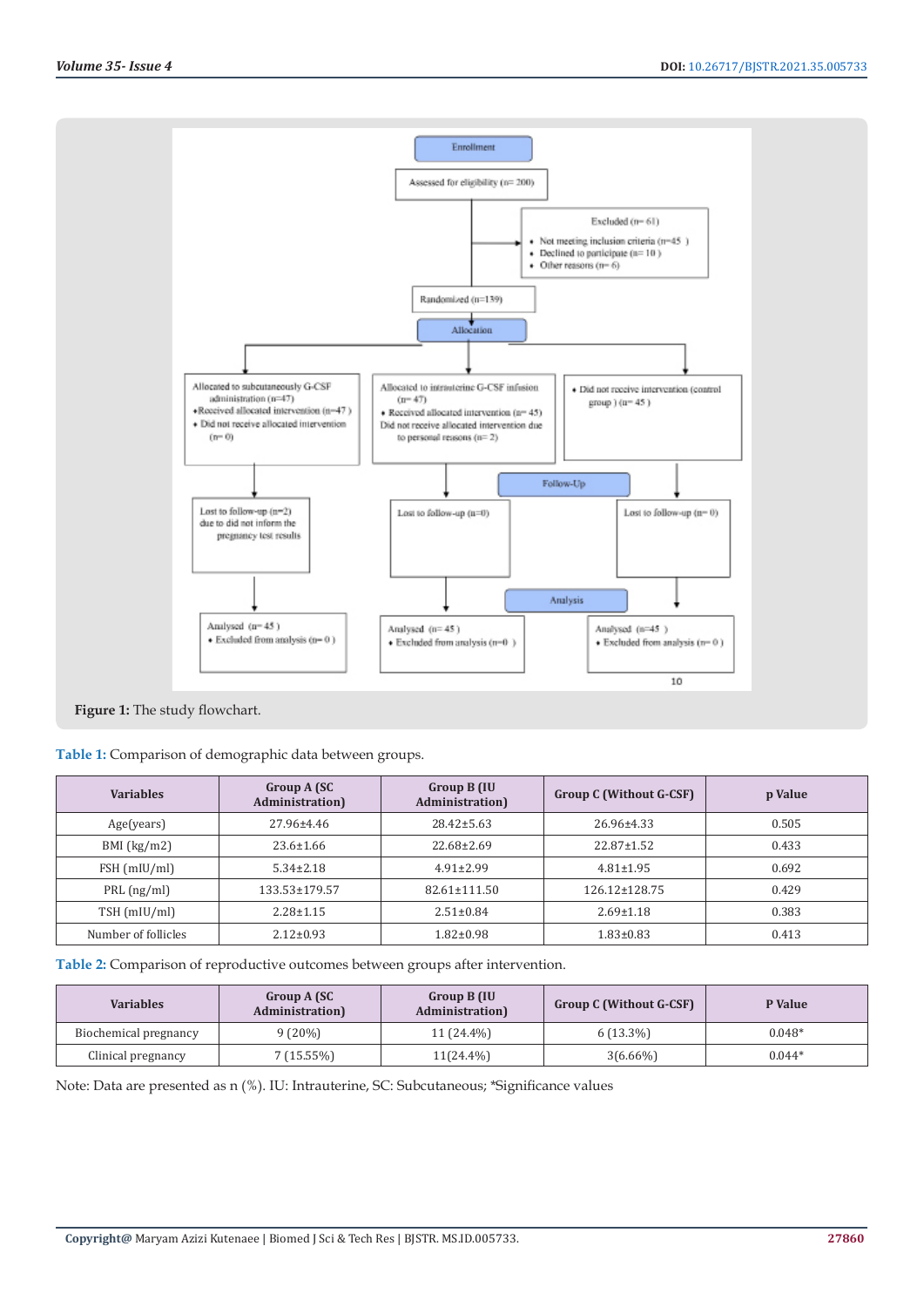**Table 3:** Comparison of reproductive outcomes between two intervention routes.

| Variable              | Group 1 (SC Administration) (n=45) | Group2 (IU Administration) (n=45) | P Value |
|-----------------------|------------------------------------|-----------------------------------|---------|
| Biochemical pregnancy | $9(20\%)$                          | 11 (24.4%)                        | 0.46    |
| Clinical pregnancy    | $(15.55\%)$                        | $11(24.4\%)$                      | 0.322   |

Note: Data are presented as n (%). IU: Intrauterine, SC: Subcutaneous

## **Discussion**

Unexplained infertility refers to failure to achieve a pregnancy without an obvious cause [4]. Although the exact etiology underlying unexplained infertility is still unclear but inadequate endometrial receptivity is thought to be related to the etiology of unexplained infertility [15]. Therefore, identifying key factors that are involved in endometrial remodeling and implantation process could provide a promising tool in treatment of women with unexplained infertility or implantation failure. These observations that serum level of G-CSF continuously increases from the day of embryo transfer to the day of implantation and from the day of confirmation of pregnancy to gestation [16], and infertile women with implantation failure express the lower level of G-CSF receptors at the maternal-fetal interface [17] attracted the attentions toward this glycoprotein with growth factor and cytokine functions. Evidence have illustrated that G-CSF is involved in the following events during implantation and pregnancy which include.

- a) Trophoblast proliferation and invasion.
- b) Blastocyst growth and development.
- c) Embryo-endometrial interaction, and

d) Modulation of essential genes involved in embryo attachment, apoptotic activity, cell migration, tissue and vascular remodeling [17].

G-CSF has also been found to promote maternal tolerance to the semi-allogenic embryo through shifting the inflammatory balance towards an anti-inflammatory Th2 response, T regulatory cells enhancement, and tolerogenic dendritic cell differentiation [18]. Due to the safety of G-CSF application in pregnancy [19] and no reported major side effects, Gleicher used the G-CSF for the first time in treatment of four unresponsive women with thin endometrium, and a pregnancy was achieved in all four patients [20]. since that, several clinical trials have conducted to evaluate the effect of G-CSF on IVF outcomes [9,12,7]. Some investigators have demonstrated the effectiveness of G-CSF administration in improving the reproductive outcomes in IVF / ICSI / FET cycles [9, 21,22], even though, others found no treatment benefit of G-CSF in assisted reproductive technology (ART) [13,14,23]. To give a better answer to this topic under debate, a recent meta-analysis study in women with unexplained, repeated implantation failure (RIF) revealed the favorable effect of G-CSF on the implantation rate and clinical pregnancy rate, especially when administrated by subcutaneous injection [24]. However, other published systematic review that included 15 trials containing 1253 sub fertile women undergoing assisted reproduction declared the administration of G-CSF is effective only in women with two or more previous IVF failure history [25], and its effectiveness in other sub fertile women is unclear.

At present, scientific data regarding the application of G-CSF and the best route of its administration for infertile women trying to get pregnant through IUI is very limited. In present study, we found that G-CSF improves the biochemical and clinically pregnancy rates in patients with unexplained infertility after IUI compared to control. Our findings are in consistence with those from the only previous RCT in IUI cycle [26] which reported that the subcutaneous G-CSF injection is associated with the improvement in implantation and pregnancy rate. However, their results were not statistically significant. Since two studies are very similar in many characteristics such as selected patient population, dose of G-CSF administration, type of infertility, having normal endometrial thickness, and stimulated protocol, it seems that the difference in time of administration (on trigger day in current study versus two days after IUI) has affected the results.

In a follow up study carried out by Gleicher et al., 21patients with unresponsive thin endometrium resistant to standard therapies were treated with intrauterine G-CSF instillation, resulting in significant endometrial expansion and a 19.1% ongoing pregnancy rate [22]. Another study by Kalem et al. intrauterine G-CSF administration in RIF patients with normal endometrial thickness were investigated, and it was reported that the intervention of G-CSF administration did not change the endometrial thickness, clinical pregnancy rates, or live birth rates. However, this study is not comparable to our study because of difference in selected population, dose of G-CSF, and stimulation protocol. The duration and time of drug administration, G-CSF dosage, the route of administration, the patient age, and the cause of infertility are thought to be the main factors which can impact the results. Additionally, we observed the local infusion of G-CSF seems to be more effective than subcutaneous administration, however our data was not statistically significant. In contrast, a most recently meta- analysis by Jiang et al. has concluded that both intrauterine and subcutaneous injection of G-CSF can improve implantation and clinical pregnancy rate, but the subcutaneous injection appears to be superior to intrauterine instillation for unexplained RIF patients. We cannot accurately estimate the reasons behind our observation regarding the route of administration, but at least, we speculate intrauterine route can provide a desire environment around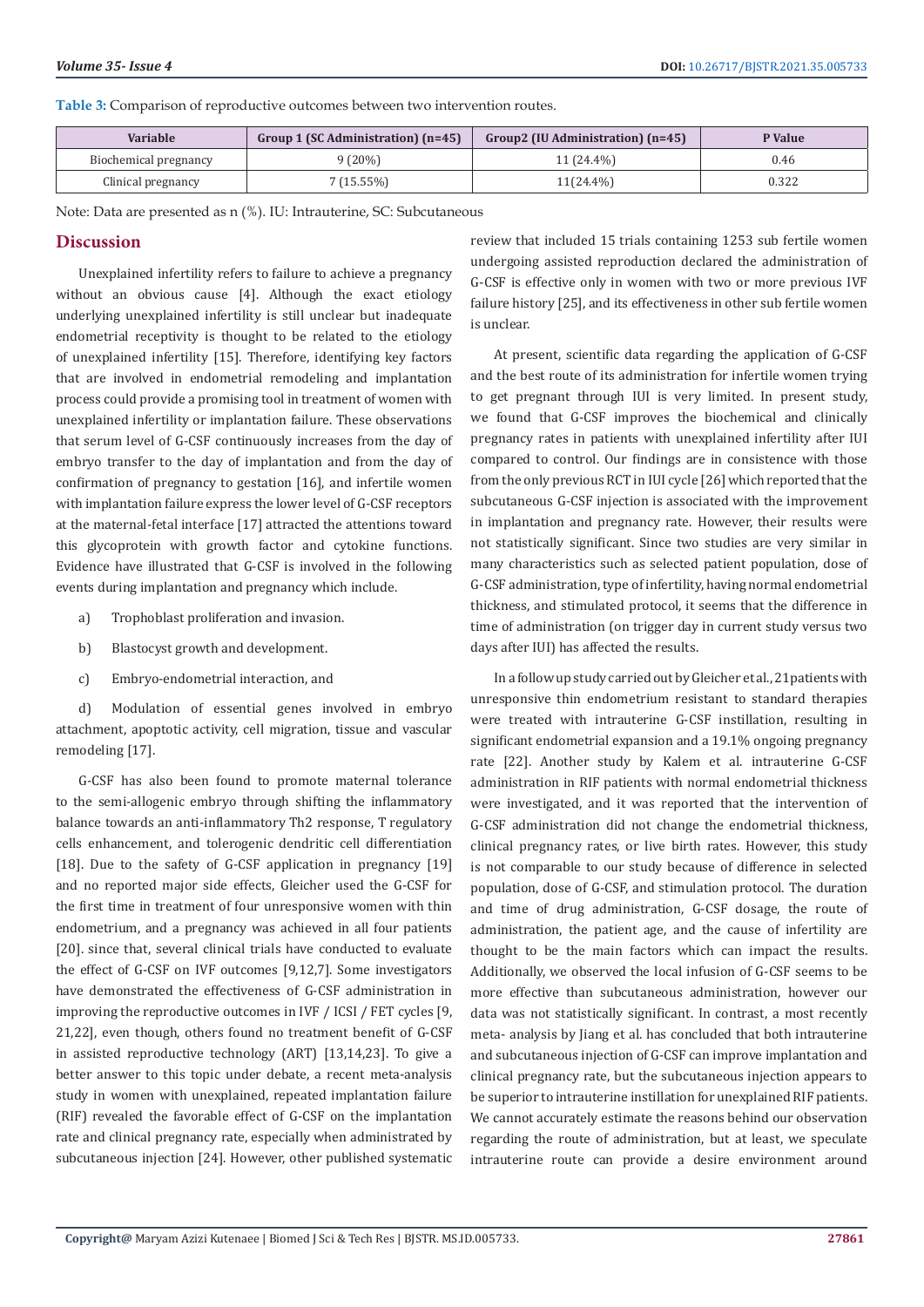the implantation site by creating a higher local concentration. However, it is important to notice that there is a lack of data on the straight comparison between different routes of administration in patients with normal endometrium undergoing IUI and this issue can be considered as a strength of current study. Further, the main limitations of our study were absence of blinding due to the nature of the study. Moreover, no placebo was involved in the research, therefore, we cannot omit the endometrial injury effect that could potentially influence the results of the study. In addition, we did not evaluate the live birth rate and miscarriage in all groups that could help to interpret the results with more validity and establishing the safety of G-CSF administration.

## **Conclusion**

Our results provided further support for the beneficial effect of G-CSF on pregnancy outcomes in women with unexplained infertility undergoing IUI, especially when administrated intrauterine. However, no evidence favoring a specific route of G-CSF administration in women with unexplained fertility and normal endometrial thickness was found, and further trial studies with larger sample size are needed to elucidate this issue.

## **Acknowledgement**

The authors wish to thank all the patients who participated in the study and are grateful to Hormozgan University of Medical Sciences for financial support.

## **Declarations**

#### **Ethics approval and consent to participate**

This study was approved by the Ethics Committee of Hormozgan University of Medical Sciences (IR.HUMS.REC.1398.443) and signed informed consent was obtained from all patients prior to participation.

# **Competing Interests**

The authors declare that they have no competing interests.

## **Funding**

This study was supported by the research fund of Hormozgan University of Medical Sciences (grant number 443).

## **Authors' Contributions**

MAK: conceived, designed and monitored the study. FAB: conducted the study and performed the analysis. ES: Manuscript writing/editing, data analysis. NR: project development. LM: data collection. All authors read and approved the final manuscript.

## **References**

1. [Zegers-Hochschild F, Adamson GD, Dyer S, Racowsky C, De Mouzon](https://pubmed.ncbi.nlm.nih.gov/29117321/)  [J, Sokol R, et al. \(2017\) The international glossary on infertility and](https://pubmed.ncbi.nlm.nih.gov/29117321/)  [fertility care, 2017. Human reproduction 32 \(9\): 1786-1801](https://pubmed.ncbi.nlm.nih.gov/29117321/).

- 2. Rahbar A, Abbasi M (2020) A Brief Clinical Overview of Etiological Factors in Infertility. Journal of Infertility and Reproductive Biology 8: 6-8.
- 3. [Agarwal A, Mulgund A, Hamada A, Chyatte MR \(2015\) A unique](https://pubmed.ncbi.nlm.nih.gov/25928197/) [view on male infertility around the globe. Reproductive biology and](https://pubmed.ncbi.nlm.nih.gov/25928197/) [endocrinology 13 \(1\): 37.](https://pubmed.ncbi.nlm.nih.gov/25928197/)
- 4. [Buckett W, Sierra S \(2019\) The management of unexplained infertility:](https://pubmed.ncbi.nlm.nih.gov/31439397/) [an evidence-based guideline from the Canadian Fertility and Andrology](https://pubmed.ncbi.nlm.nih.gov/31439397/) [Society. Reproductive biomedicine online 39 \(4\): 633-640.](https://pubmed.ncbi.nlm.nih.gov/31439397/)
- 5. [Ray A, Shah A, Gudi A, Homburg R \(2012\) Unexplained infertility: an](https://pubmed.ncbi.nlm.nih.gov/22503948/) [update and review of practice. Reproductive biomedicine online 24 \(6\):](https://pubmed.ncbi.nlm.nih.gov/22503948/) [591-602.](https://pubmed.ncbi.nlm.nih.gov/22503948/)
- 6. [Brandes M, Hamilton C, Van der Steen J, De Bruin J, Bots R, et al. \(2011\)](https://academic.oup.com/humrep/article/26/2/360/595834) [Unexplained infertility: overall ongoing pregnancy rate and mode of](https://academic.oup.com/humrep/article/26/2/360/595834) [conception. Human Reproduction 26 \(2\): 360-368.](https://academic.oup.com/humrep/article/26/2/360/595834)
- 7. [Eftekhar M, Miraj S, Mojtahedi MF, Neghab N \(2016\) Efficacy of](https://www.ncbi.nlm.nih.gov/pmc/articles/PMC5153573/) [intrauterine infusion of granulocyte colony stimulating factor on](https://www.ncbi.nlm.nih.gov/pmc/articles/PMC5153573/) [patients with history of implantation failure: A randomized control trial.](https://www.ncbi.nlm.nih.gov/pmc/articles/PMC5153573/) [International Journal of Reproductive Biomedicine 14 \(11\): 687.](https://www.ncbi.nlm.nih.gov/pmc/articles/PMC5153573/)
- 8. [Scarpellini F, Sbracia M \(2009\) Use of granulocyte colony-stimulating](https://pubmed.ncbi.nlm.nih.gov/19617208/) [factor for the treatment of unexplained recurrent miscarriage: a](https://pubmed.ncbi.nlm.nih.gov/19617208/) [randomised controlled trial. Human Reproduction 24 \(11\): 2703- 2708.](https://pubmed.ncbi.nlm.nih.gov/19617208/)
- 9. Scarpellini F, Sbracia M (2012) G-CSF treatment improves IVF outcome in women with recurrent implantation failure in IVF. Journal of Reproductive Immunology 1 (94): 103.
- 10. [Alijotas-Reig J, Llurba E, Gris JM \(2014\) Potentiating maternal immune](https://pubmed.ncbi.nlm.nih.gov/24581729/) [tolerance in pregnancy: a new challenging role for regulatory T cells.](https://pubmed.ncbi.nlm.nih.gov/24581729/) [Placenta 35 \(4\): 241-248.](https://pubmed.ncbi.nlm.nih.gov/24581729/)
- 11. [Rahmati M, Petitbarat M, Dubanchet S, Bensussan A, Chaouat G, et al.](https://pubmed.ncbi.nlm.nih.gov/25721620/) [\(2015\) Colony stimulating factors 1, 2, 3 and early pregnancy steps:](https://pubmed.ncbi.nlm.nih.gov/25721620/) [from bench to bedside. Journal of reproductive immunology 109: 1-6.](https://pubmed.ncbi.nlm.nih.gov/25721620/)
- 12. [Zafardoust S, Akhondi MM, Sadeghi MR, Mohammadzadeh A, Karimi](https://pubmed.ncbi.nlm.nih.gov/29201668/) [A, et al. \(2017\) Efficacy of intrauterine injection of granulocyte colony](https://pubmed.ncbi.nlm.nih.gov/29201668/) [stimulating factor \(G-CSF\) on treatment of unexplained recurrent](https://pubmed.ncbi.nlm.nih.gov/29201668/) [miscarriage: a Pilot RCT study. Journal of Reproduction & Infertility 18](https://pubmed.ncbi.nlm.nih.gov/29201668/) [\(4\): 379.](https://pubmed.ncbi.nlm.nih.gov/29201668/)
- 13. [Barad DH, Yu Y, Kushnir VA, Shohat-Tal A, Lazzaroni E, et al. \(2014\) A](https://pubmed.ncbi.nlm.nih.gov/24424357/) [randomized clinical trial of endometrial perfusion with granulocyte](https://pubmed.ncbi.nlm.nih.gov/24424357/) [colony-stimulating factor in in vitro fertilization cycles: impact on](https://pubmed.ncbi.nlm.nih.gov/24424357/) [endometrial thickness and clinical pregnancy rates. Fertility and sterility](https://pubmed.ncbi.nlm.nih.gov/24424357/) [101 \(3\): 710-715.](https://pubmed.ncbi.nlm.nih.gov/24424357/)
- 14. [Li Y, Pan P, Chen X, Li L, Li Y, et al. \(2014\) Granulocyte colony-stimulating](https://pubmed.ncbi.nlm.nih.gov/23885097/) [factor administration for infertile women with thin endometrium in](https://pubmed.ncbi.nlm.nih.gov/23885097/) [frozen embryo transfer program. Reproductive Sciences 21 \(3\): 381-](https://pubmed.ncbi.nlm.nih.gov/23885097/) [385.](https://pubmed.ncbi.nlm.nih.gov/23885097/)
- 15. Altmä[e S, Martinez-Conejero J, Salumets A, Simon C, Horcajadas J, et](https://pubmed.ncbi.nlm.nih.gov/19933690/) [al. \(2009\) Endometrial gene expression analysis at the time of embryo](https://pubmed.ncbi.nlm.nih.gov/19933690/) [implantation in women with unexplained infertility. MHR: Basic science](https://pubmed.ncbi.nlm.nih.gov/19933690/) [of reproductive medicine 16 \(3\): 178-187.](https://pubmed.ncbi.nlm.nih.gov/19933690/)
- 16. [Salmassi A, Schmutzler A, Schaefer S, Koch K, Hedderich J, et al. \(2005\)](https://pubmed.ncbi.nlm.nih.gov/15890733/) [Is granulocyte colony-stimulating factor level predictive for human IVF](https://pubmed.ncbi.nlm.nih.gov/15890733/) [outcome? Human Reproduction 20 \(9\): 2434-2440.](https://pubmed.ncbi.nlm.nih.gov/15890733/)
- 17. [Rahmati M, Petitbarat M, Dubanchet S, Bensussan A, Chaouat G, et al.](https://www.ncbi.nlm.nih.gov/pmc/articles/PMC4183482/) [\(2014\) Granulocyte-colony stimulating factor related pathways tested](https://www.ncbi.nlm.nih.gov/pmc/articles/PMC4183482/) [on an endometrial ex-vivo model. PloS one 9 \(10\): e102286.](https://www.ncbi.nlm.nih.gov/pmc/articles/PMC4183482/)
- 18. [Leone G, Rutella S, Zavala F, Danese S, Kared H \(2005\) Granulocyte](https://pubmed.ncbi.nlm.nih.gov/16301609/) [Colony-Stimulating Factor: A J Immunol 175: 7085-7091.](https://pubmed.ncbi.nlm.nih.gov/16301609/)
- 19. [Dale DC, Cottle TE, Fier CJ, Bolyard AA, Bonilla MA, et al. \(2003\) Severe](https://pubmed.ncbi.nlm.nih.gov/12555210/) [chronic neutropenia: treatment and follow‐up of patients in the Severe](https://pubmed.ncbi.nlm.nih.gov/12555210/)